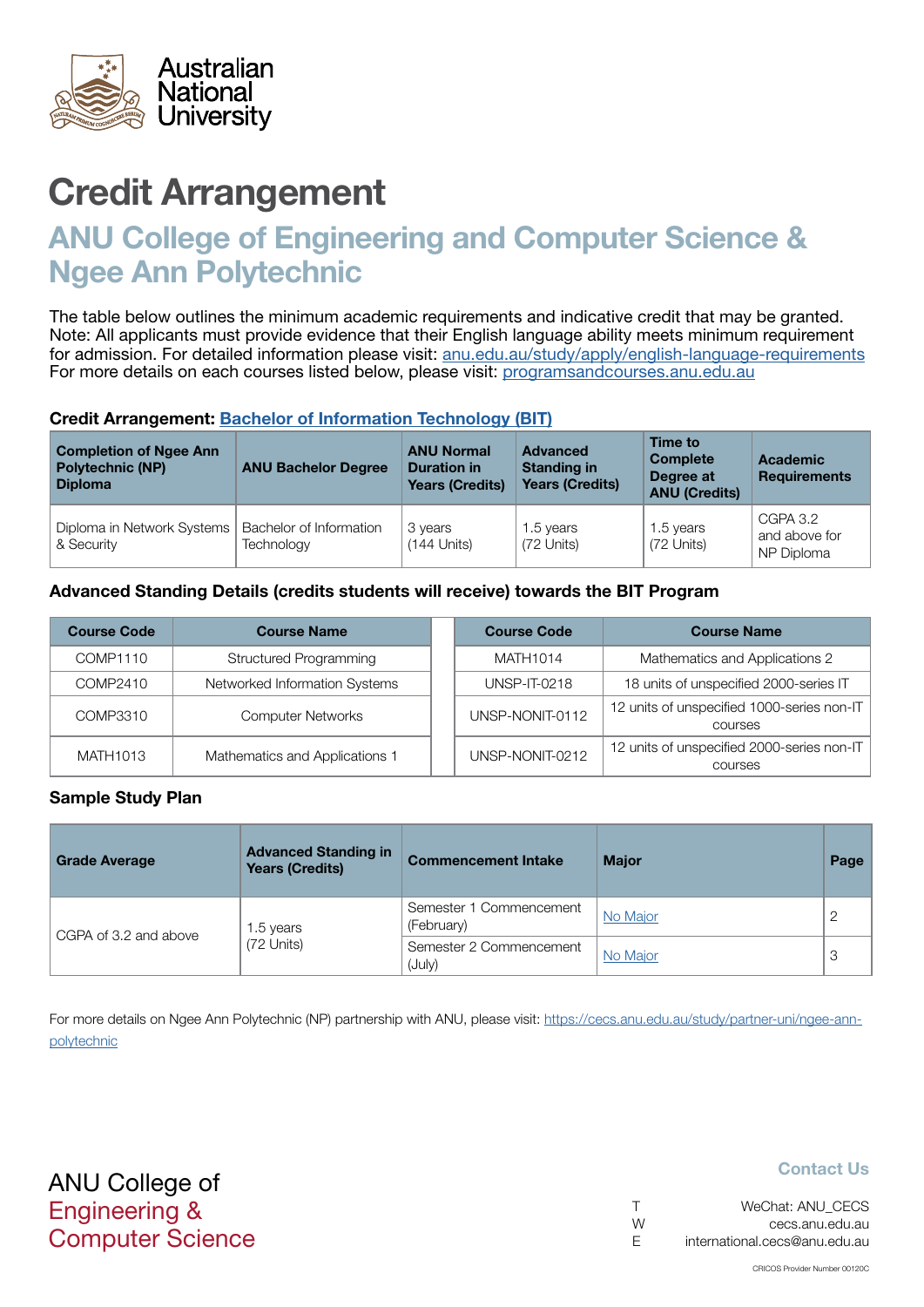<span id="page-1-0"></span>

# Credit Arrangement

## ANU College of Engineering and Computer Science & Ngee Ann Polytechnic

The table below outlines the minimum academic requirements and indicative credit that may be granted. Note: All applicants must provide evidence that their English language ability meets minimum requirement for admission. For detailed information please visit: [anu.edu.au/study/apply/english-language-requirements](http://anu.edu.au/study/apply/english-language-requirements)

#### Credit Arrangement: [Bachelor of](http://programsandcourses.anu.edu.au/program/BIT) Information Technology (BIT)

| <b>Completion of Ngee Ann</b><br><b>Polytechnic (NP)</b><br><b>Diploma</b> | <b>ANU Bachelor Degree</b>            | <b>ANU Normal</b><br><b>Duration in</b><br><b>Years (Credits)</b> | <b>Advanced</b><br><b>Standing in</b><br><b>Years (Credits)</b> | Time to<br><b>Complete</b><br>Degree at ANU<br>(Credits) | Academic<br><b>Requirements</b>         |
|----------------------------------------------------------------------------|---------------------------------------|-------------------------------------------------------------------|-----------------------------------------------------------------|----------------------------------------------------------|-----------------------------------------|
| Diploma in Network<br><b>Systems &amp; Security</b>                        | Bachelor of Information<br>Technology | 3 years<br>$(144$ Units)                                          | 1.5 years<br>(72 Units)                                         | 1.5 years<br>(72 Units)                                  | CGPA 3.2<br>and above for<br>NP Diploma |

#### Sample Study Plan: Semester 1 Commencement (February)

#### No major

Students study four courses per semester at ANU. For more details on each courses listed below, please visit: [programsandcourses.anu.edu.au](http://programsandcourses.anu.edu.au/program/BIT)

|                               | <b>ANU Semester 1 (February))</b>                                                                                                                                                                                        | <b>ANU Semester 2 (July)</b>                                                                                                       |
|-------------------------------|--------------------------------------------------------------------------------------------------------------------------------------------------------------------------------------------------------------------------|------------------------------------------------------------------------------------------------------------------------------------|
| Year 1 at ANU<br>$(48$ units) | COMP1100 Programming as Problem Solving<br>COMP2300 Computer Organisation and Program<br>Execution<br>COMP2420 Introduction to Data Management,<br>Analysis and Security<br><b>MATH1005 Discrete Mathematical Models</b> | COMP1600 Foundations of Computing<br>COMP2100 Software Design Methodologies<br>3000/4000-series IT (6 units)<br>Elective (6 units) |
| Year 2 at ANU<br>$(24$ units) | 3000/4000-series IT (6 units)<br>3000/4000-series IT (6 units)<br>Elective (6 units)<br>Elective (6 units)                                                                                                               |                                                                                                                                    |

NOTE: It is a student's responsibility to ensure the above is correct and satisfies the degree requirements of the program. This is a guide only and is provided to assist students with their enrolment planning. (Last Updated: March 2018)

For more details on Ngee Ann Polytechnic (NP) partnership with ANU, please visit: https://cecs.anu.edu.au/study/partner-uni/ngee-annpolytechnic

### ANU College of Engineering & Computer Science

#### Contact Us

|   | WeChat: ANU CECS              |
|---|-------------------------------|
| W | cecs.anu.edu.au               |
| E | international.cecs@anu.edu.au |